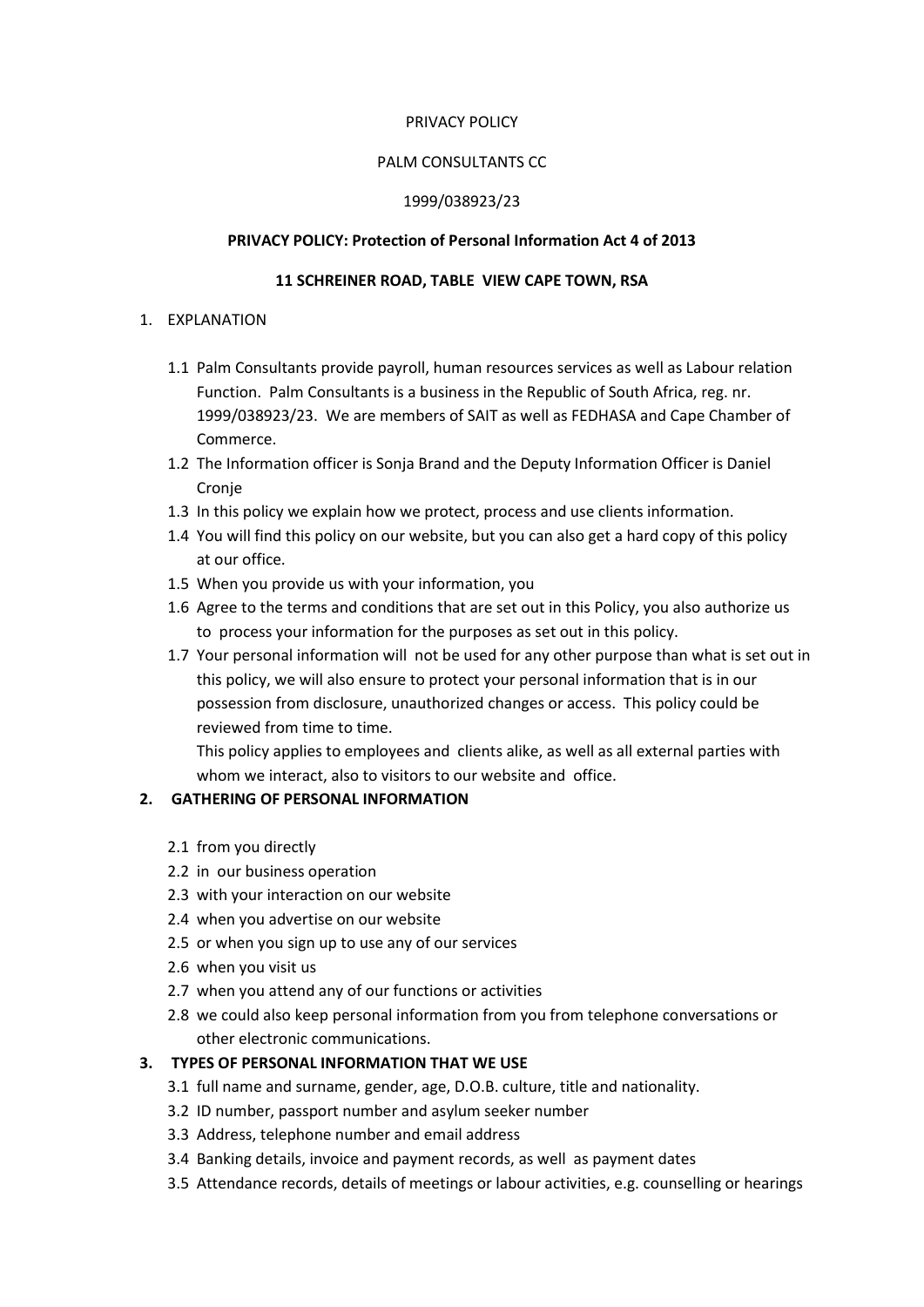#### 4. SENSITIVE PERSONAL INFORMATION

4.1 when we do process your sensitive information, we do that in accordance with our day to day operation, in accordance to legislation.

## 5. THE PURPOSE AND LEGAL BASIS FOR PROCESSING

- 5.1 We will only use your personal information for the purpose which it was initially collected for. We will only use this information for secondary purposes if it is closely related to the initial purpose.
- 5.2 We analyse, review and evaluate information to determine legal issues and disputes.
- 5.3 Compliance with applicable law
- 5.4 We also process your personal information for relationship management and we may also analyse your personal information for statistical purposes.
- 5.5 We could also use your personal information for internal issues and management purposes, like audits, investigations, also for insurance purposes.

### 6. THE DISCLOSURE OF PERSONAL INFORMATION TO THIRD PARTIES

- 6.1 We will only disclose your personal information for legitimate business purposes, complying with applicable law.
- 6.2 if required by legislation
- 6.3 upon request from regulatory authorities
- 6.4 to any party for the purposes of the prevention, investigation, detection or prosecution of criminal offences, safeguarding against and prevention of breach of public security
- 6.5 to any third party in the case where we sell the business.
- 6.6 To any third party, in the case of advertising on our website
- 6.7 We will only process personal information in relation to prior written instructions
- 6.8 We also use measures to protect the confidentiality of Personal Information

### 7. DATA SECURITY

- 7.1 We use sufficient technical and organizational security measures to protect our clients' Information, this is against unlawful or accidental destruction, alteration, loss, disclosure, unauthorized access, in relation to applicable legislation. Our hard copies are kept safely, while we store the rest electronic in the cloud where password get changed on a regular basis.
- 7.2 When you believe, with reasonable grounds that your personal information, that is in our safekeeping we will then notify the relevant Regulator.
- 7.3 The transfer of information over the internet is not completely secure, from our side we will do our utmost to secure your personal information.

# 8. DATA ACCURACY

Personal information provided to PALM CONSULTANTS need to be accurate, also up to date and complete. The provider of personal information must update us when personal details change.